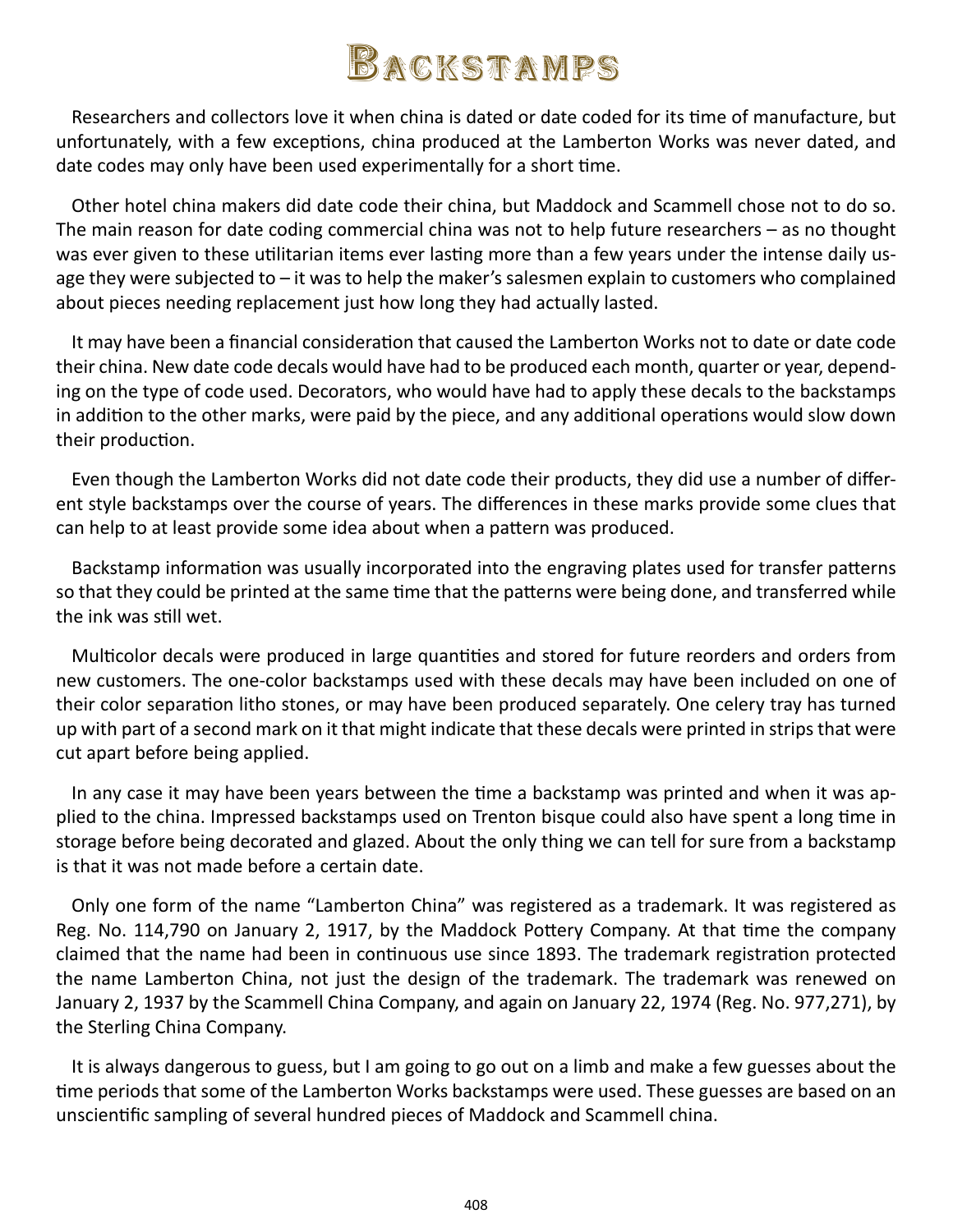I have attempted to compare the backstamps on patterns that are dated in some manner and to come up with a date that a particular backstamp was known to have been in use. Because there were over 30 different backstamps used, I have, in some cases, seen only one or two pieces with a particular backstamp – far too small a sample to be very positive about exactly when it was used.

Many more examples will have to be studied before a definite theory can be presented, but at least this is a start. You may find pieces that will make you dispute my guesses or even prove them wrong.

Keep in mind that backstamps were placed on hotel china to identify the maker and to promote reorders. They were not placed there with any thought of their ever being used by researchers or collectors, so there was no attempt made to mark the china as a help to future generations.

As with everything else done by humans, mistakes were bound to be made. I have a piece of Platinum Blue marked with a nice "Ivory China" backstamp, which points out that you can't always believe what you read on the back of a piece of china. If you find a piece with a backstamp that is printed in a different color from any of the colors used in the design on the front, it is possible that the backstamp may not go with the front design.

I have limited the backstamps shown to those used by the Lamberton Works and to those later used by Sterling China. Backstamps used on pieces made by other Maddock potteries can be found in books dealing with marks by American and English makers. I have also not shown all of the special "Made Especially For" and "Furnished By" backstamps that usually incorporate one of the regular Maddock or Scammell backstamps into their design.

To make it easier for researchers and collectors to describe a particular backstamp, each one has been assigned an identification letters-number combination. The letters used, and their meanings are:

- **M** Maddock;
- **S** Scammell;
- **L** Lamberton China body;
- **T** Trenton China body;
- **A** American China body (same as Trenton, except earlier);
- **P** Platinum Blue body;
- **LE** Lenape tan body;
- **I** Ivory body; and

**SG** – Sterling (made after close of Lamberton Works).

The numbers used have no meaning or chronological significance. They are used only for identification, thus S-L-14 would mean "Scammell Lamberton body china" in design style number 14. The backstamps are divided into Lamberton China body items and Trenton China (or American) body, to hopefully simplify the presentation of the chronological progression. For each backstamp I will try to explain the date that is given. As mentioned before, the date of use for any one of these backstamps could be years later than its original introduction.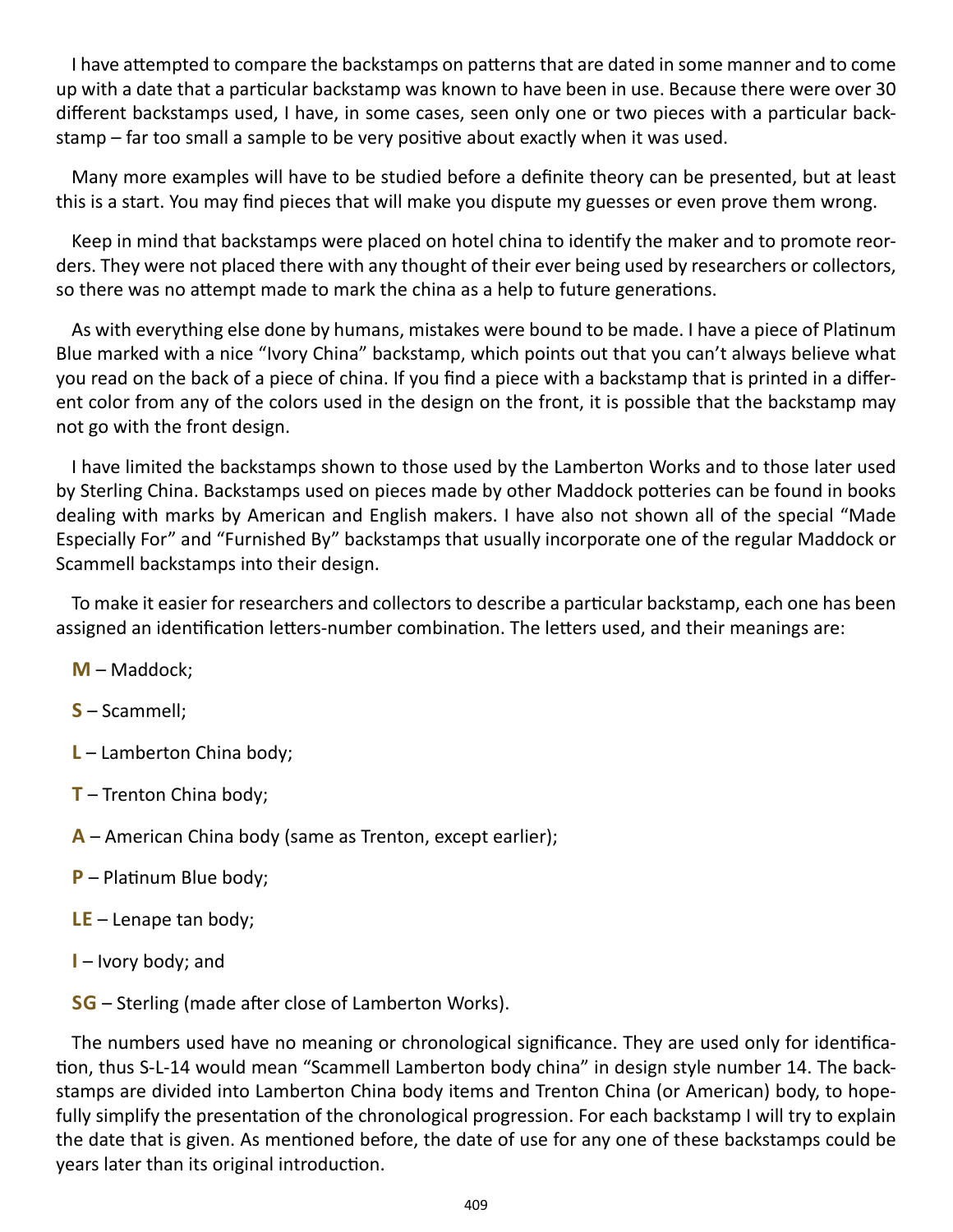

**M-L-1** – "Maddocks Lamberton Works" "Royal Porcelain." My guess is that this is the earliest of the Lamberton Works backstamps, dating to the use of the Works by Maddock in 1893 or 1894. This circular mark is

very similar to the mark used by John Maddock & Sons of England around 1880-1896. (source #1) It was used on an early chamber pot.



**M-L-2** – This mark dates to about 1900, or possibly before, as it appears on a plate for the Stafford Hotel in Baltimore that opened in 1894. It

was still being used in 1911 on china made for the Hotel Kimball, which opened that year. $1$ 





**M-L-4** – This is the earliest of the crown-and-shield marks and was being used before 1910 when it appeared in a book published by the Maddock Pottery Company. (source #2)

**M-L-3** – This mark adds the word "Lamberton" to "China," which

leads me to think it is more recent than M-L-2. It appears on the Wallick's service plate, so my guess is use about 1913 until 1917.

**L-10** – This version, without the "M" and "L," is the

design that appears on the Maddock Pottery trademark registration that was filed on September 30, 1916. The trademark was registered on January 2, 1917. It is used on Folies Bergere Theater service plates. This theater operated as a dinner theater for only four months, April 1911 until July 1911. It is also found on a piece decorated with the 1923 patented design #62,090, which would place its usage from around 1911 until at least 1923.

**AMBERTON CHINA** 

**L-11** – This mark, in underglaze and overglaze decal

lettering, is usually found in connection with a supplier's or distributor's name. The lack of the "M" would indicate its use during the 1916 to 1924 time period. It appears on china for the Georgian Terrace Hotel in Atlanta, which opened in 1912. If this china was part of the hotel's original order, then this backstamp could have been in use as early as 1912.



**L-41** – "Lamberton China" in all capital letters with the

"L" & "C" slightly larger than the rest appears on a celery tray produced for the Seelbach Hotel in Louisville. There is a slight curvature in the design. The Seelbach opened in 1905, but the underglaze decal suggests a later production date, possibly around 1917.



**M-L-5** – This crown-and-shield mark adds the laurel wreath to the M-L-4 mark. It was used on china made for the Emerson Hotel in Baltimore,

<sup>1</sup> Three pin trays for hotels that opened between 1885 and 1915 that had overglaze decorations contained backstamp M-L-2 underglaze and M-L-4 overglaze, suggesting both backstamps were being used during the same time period.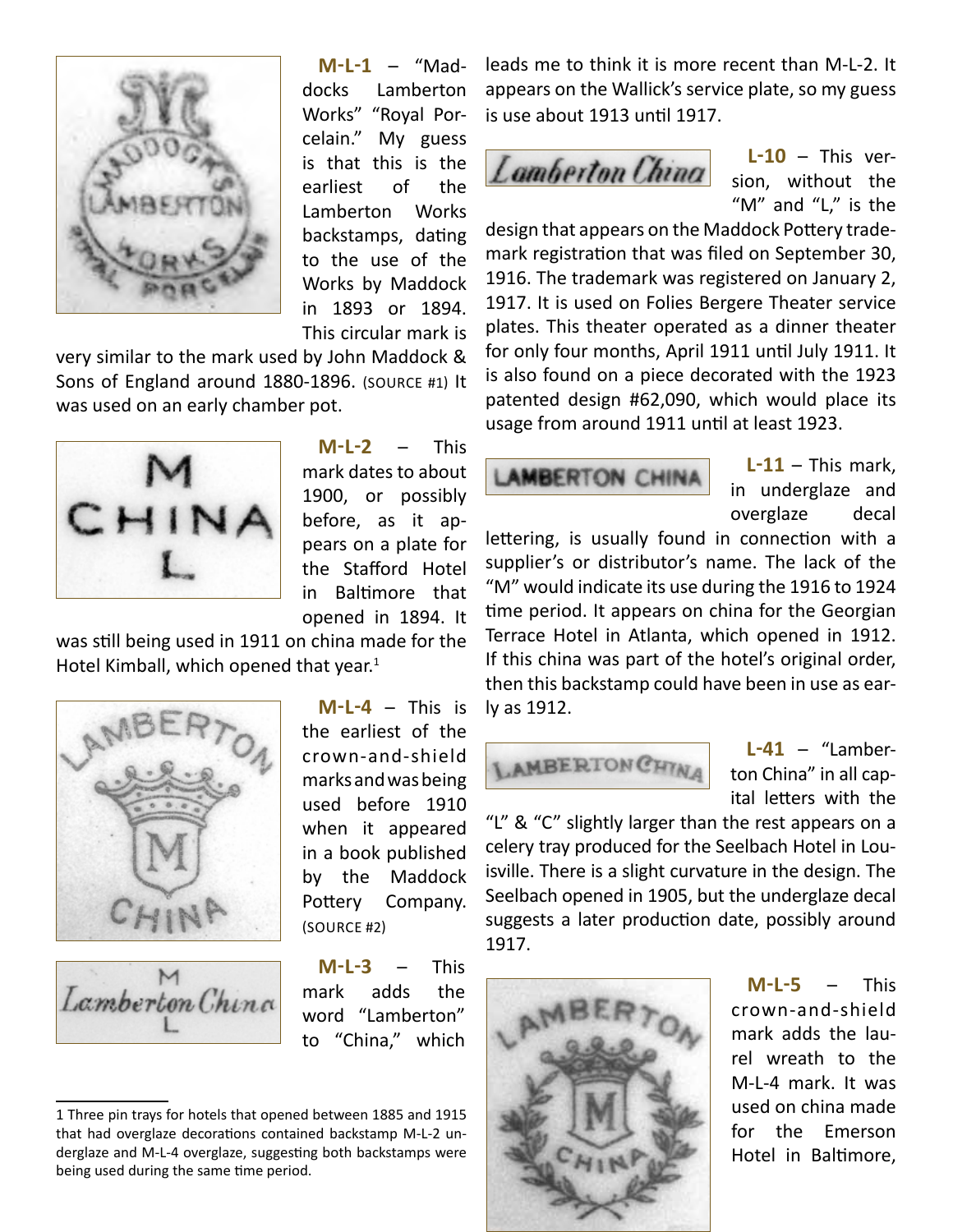which opened in 1911, so it might have been used from around 1911 until 1924.



**S-L-16** – The lettering style used for "Lamberton China" is identical to L-10.

The addition of "Scammell's" would make it date to the takeover period. It appears on china decorated in design #62,090, patented in March of 1923, so it may have been used as early as 1923.



**S-L-38** – This is another variation on L-10 with a curving "Scammell's" added above

the earlier "Lamberton China" lettering. This mark would probably date to around 1924, and prior to 1926 when S-L-17 was used.





**S-L-14** – The initials "U.S.A." are added below "Scammell." During the Depression, people were urged to buy American-made products and give jobs to American workers. In 1930, Lenox, another Trenton pottery, added "Made in U.S.A." to their backstamp. (source #3) It seems

reasonable that Scammell would add "U.S.A." to their backstamp around this same date.





**S-L-15** – "Made in America" is used in place of "U.S.A." This mark appears on china produced for the Waldorf-Astoria. That hotel opened in 1931, so it might have been used as early as 1931. It also appears on The Netherlands Aid Society plate that was produced during the 1940s.

**S-L-37** – The difference here is the way "Made in America" is on one line rather than two, as on S-L-15, and the absence of the word "Lamberton."



**S-L-12** – An "S" replaces the former "M" in the shield on this mark. This mark was used on a service plate for the Francis Scott Key Hotel in Frederick, MD, which opened in 1923. It also appears on pieces

decorated with the 1927 issued patented design #73,104.



**S-L-13** – The word "Scammell" is added below the laurel wreath. This mark appears on a Masonic vase dated 1928, as well as the American Hotels Corporation service plate patented in 1928. It also appears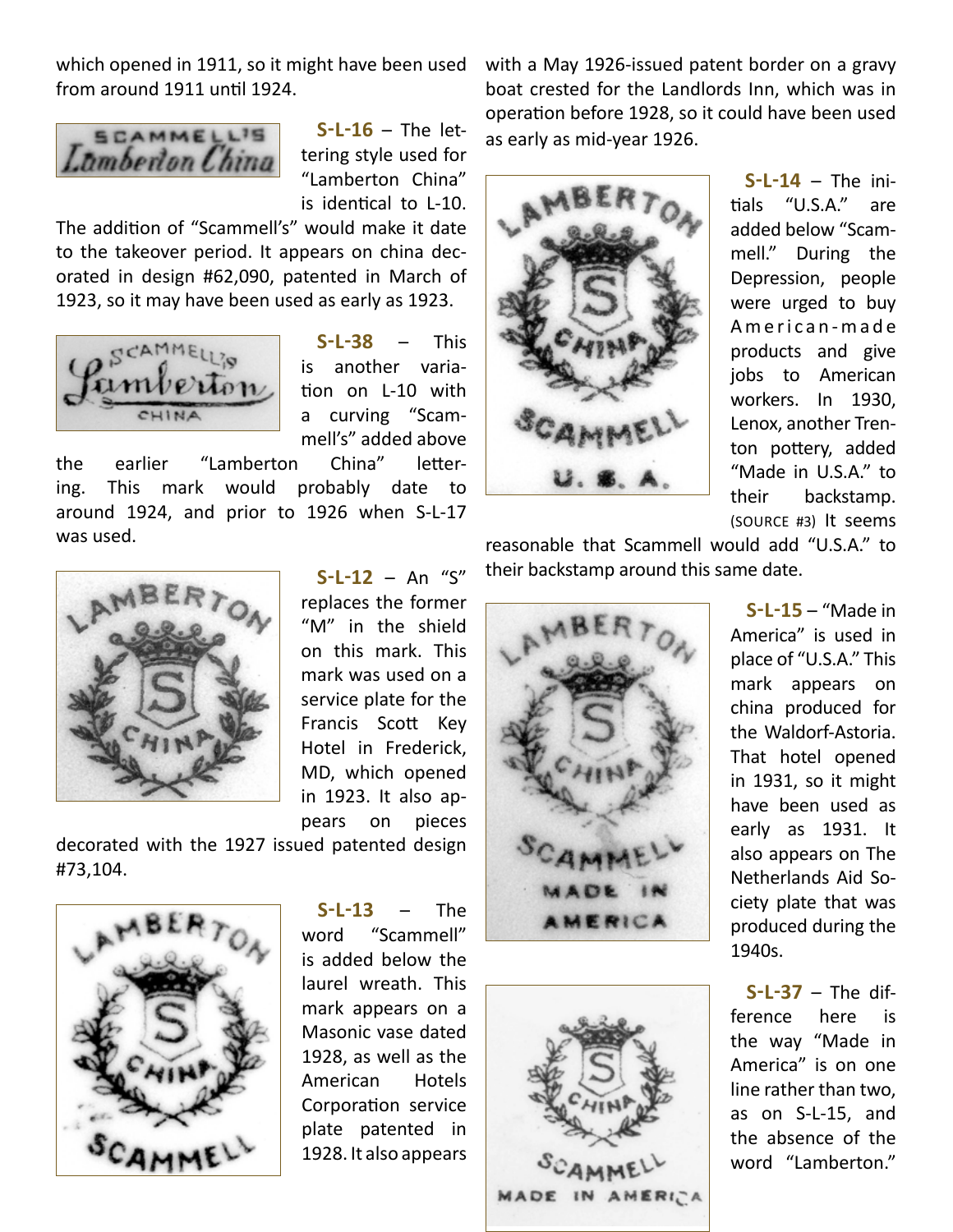This mark is used on what appears to be a piece of Lamberton dinnerware, which was introduced in 1939.



**S-L-17** – This mark appears on a commemorative plate dated 1926, and on pieces of B&O Centenary

china marked "Patent Applied for," which dates to around 1926. It was also used on B&O Centenary dinner plates made after 1937.



**S-L-18** – This lettering style was used along with a patented design

marked "Patent Applied for." The design, #69,312, was patented in 1926, so the mark was in use as early as 1925.



**S-L-19** – The Art Deco influence can be seen in this mark that uses the letters to form a curved design. It appears on pieces back-

stamped "1926," as well as on an early 1930s piece made for the Paramount Hotel in New York City.



**S-I-27** – This Ivory mark was probably used when the Ivory body was introduced in 1928. It was also used on a Savoy- Plaza plate dated 1936.







**S-I-28** – "U.S.A." is added to the Ivory mark. This mark was used on a 1932 dated Lafayette College plate, and on 1938-dated Goucher College alumni plates.

**S-I-29** – "Made in America" is used in place of "U.S.A." This mark was used on Waldorf-Astoria floral china, so a 1931 date of usage is possible.

**S-I-34** – "Sterling" replaces "Scammell," which means this mark was used after December 1954.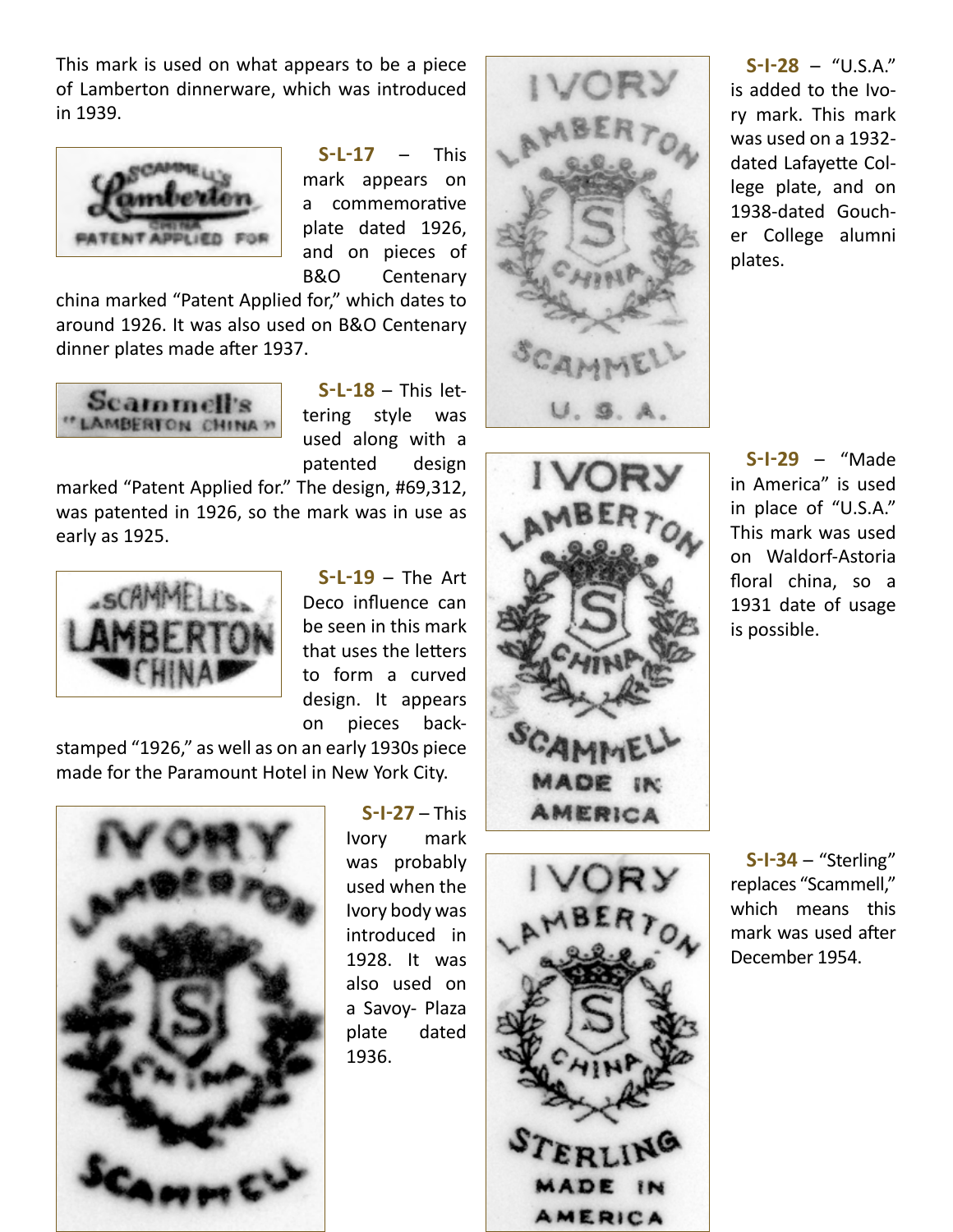

**S-I-30** – This spelled-out mark appears on a Pennsylvania Railroad "Go-

tham" pattern plate suggesting a late 1930s usage.

![](_page_5_Picture_3.jpeg)

**S-P-32** – This Platinum Blue mark was introduced sometime between 1931 and 1934. It also appeared as a rubber stamped mark on some Rockefellershape pieces.

![](_page_5_Picture_5.jpeg)

![](_page_5_Picture_6.jpeg)

**S-L-39** – A special mark used on the Rena ware produced by Scammell during the 1930s.

**M-A-6** – This Maddock's American China eagle logo that appears on a piece of Union Pacific Railroad "Harriman Blue" (shown in Fr. Sandknop's "Nothing Could be

![](_page_5_Picture_9.jpeg)

**SG-P-35** – The addition of the "Sterling" name dates this mark to after December 1954.

Finer" book) could date back to the 1890s. More examples would have to be studied to establish a more positive date.

![](_page_5_Picture_12.jpeg)

**M-A-7** – This American China mark appears on the John H. Murphy Co.'s patented design of 1912, as well

as on a footed compote decorated with the pre-1920s #164 Nippon border pattern.

![](_page_5_Picture_15.jpeg)

**S-I-31** – The lettering style used on this mark is similar to that used on the Lamberton dinnerware line introduced in 1939.

**MADDUCK'S MERICAN CHINA** 

**M-A-8** – An impressed mark found on an undecorated piece that gives no

clues to its exact date. American China and Trenton China were the same china body. The "American" name was used until about 1913, with "Trenton" used after that. It appears on Vendig Hotel patterns patented in 1913.

**M-T-9** – An impressed mark with "Trenton" replacing the earlier "American" name, indicat-

ing use from about 1913 until 1923.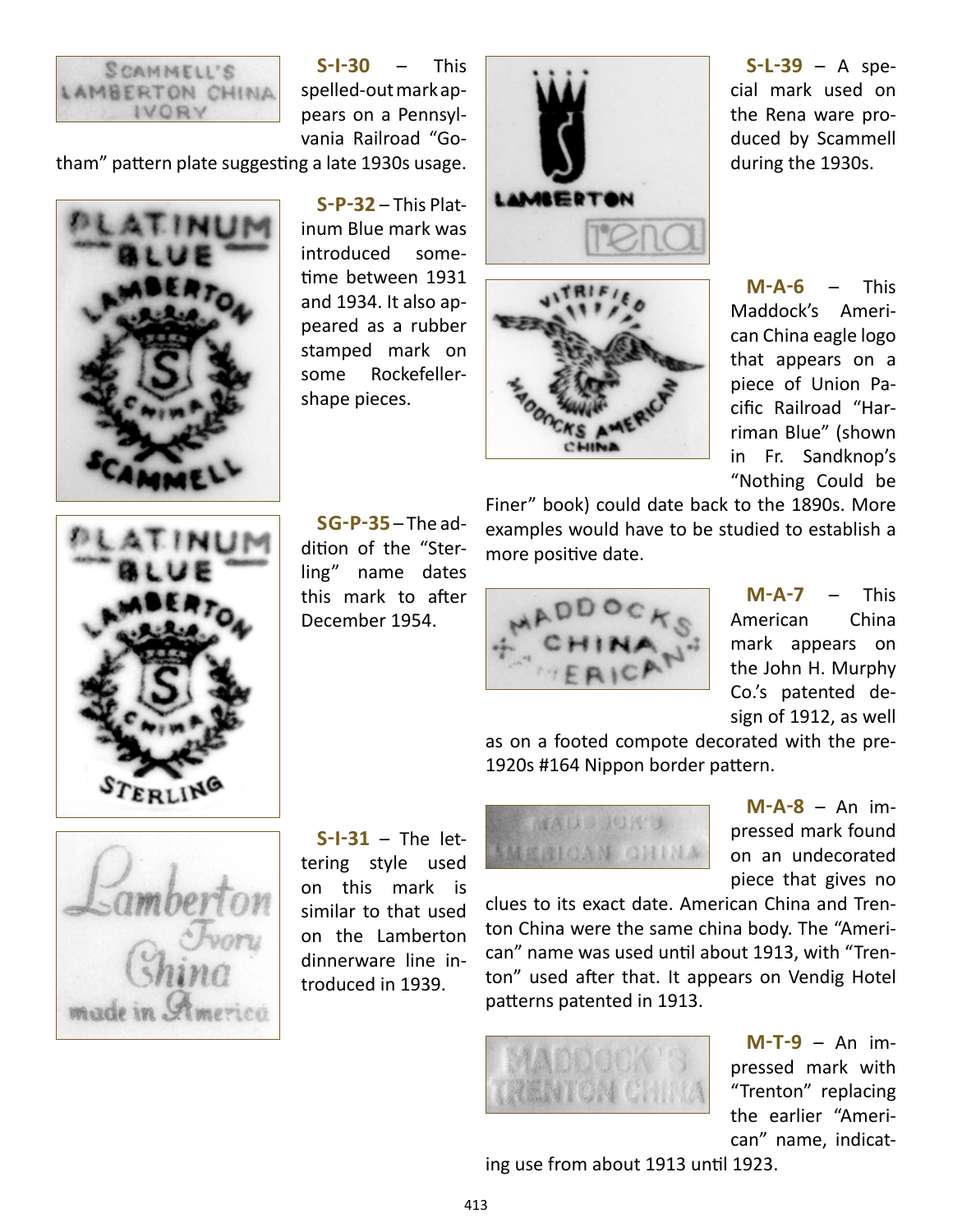![](_page_6_Picture_0.jpeg)

**S-T-20** – Scammell's impressed Trenton China mark that replaced M-T-9

in 1924. It was used until at least 1930, as it appeared on patented design 80,783, which was patented that year.

![](_page_6_Picture_3.jpeg)

**S-T-21** – The Scammell name on this mark uses lower case letters

similar to the style of lettering on the Lamberton mark S-L-18. It could date to around 1925. It also appears with the impressed mark S-T-20 on a 1930 patented design. Remember that impressed marks were placed on the unfired clay as it was formed, and prior to the bisque firing. There could have been a considerable time between the bisque firing and the time when the decorating and glazing took place. This could result in different styles of impressed and transfer or decal marks appearing on a piece.

![](_page_6_Picture_6.jpeg)

**S-T-22** – Upper case, rather squared off letters are used to form this mark.

It appears on a pattern patented in 1926 (69,312) and on a piece copyrighted in 1932.

![](_page_6_Picture_9.jpeg)

**S-T-23** – This mark appears on china crested for The Baltimore Mail

Line. This steamship line went out of business around 1940, so it was in use prior to that date. It was also used on some Union Pacific Railroad "Winged Streamliner" pieces, which was introduced in 1935.

![](_page_6_Picture_12.jpeg)

**S-T-24** – This upper case lettering style uses the letters "M" and "N" with bowed sides. The

same lettering style was used on the backstamp of

the Hotel Lexington that is dated 1929.

![](_page_6_Picture_16.jpeg)

"Winged Streamliner" pattern.

![](_page_6_Picture_18.jpeg)

![](_page_6_Picture_19.jpeg)

**S-T-25** – "Made in America" has been added on this mark indicating an after-1930 usage. It was used on the 1935

**S-T-26** – A rubber stamp-applied mark appearing on cups made for Bickford's and Foster's restaurants.

**S-T-40** – This mark appears on a piece crested for Harry M. Stevens, Inc. It is another mark applied with a rubber stamp. The use of rubber

stamps rather than transfers, or decals, may have been a postwar time-saving production shortcut.

![](_page_6_Picture_24.jpeg)

![](_page_6_Picture_25.jpeg)

**S-LE-33** – Mark used on the Lenape China body introduced after March, 1935.

**SG-T-36** – The absence of the "Scammell" name and the introduction of a date code in black (D-3) means this

mark was used on Trenton China made by Sterling China Co. after December 1954. The Trenton China mark was used by Sterling until at least December of 1962 (date code D-4).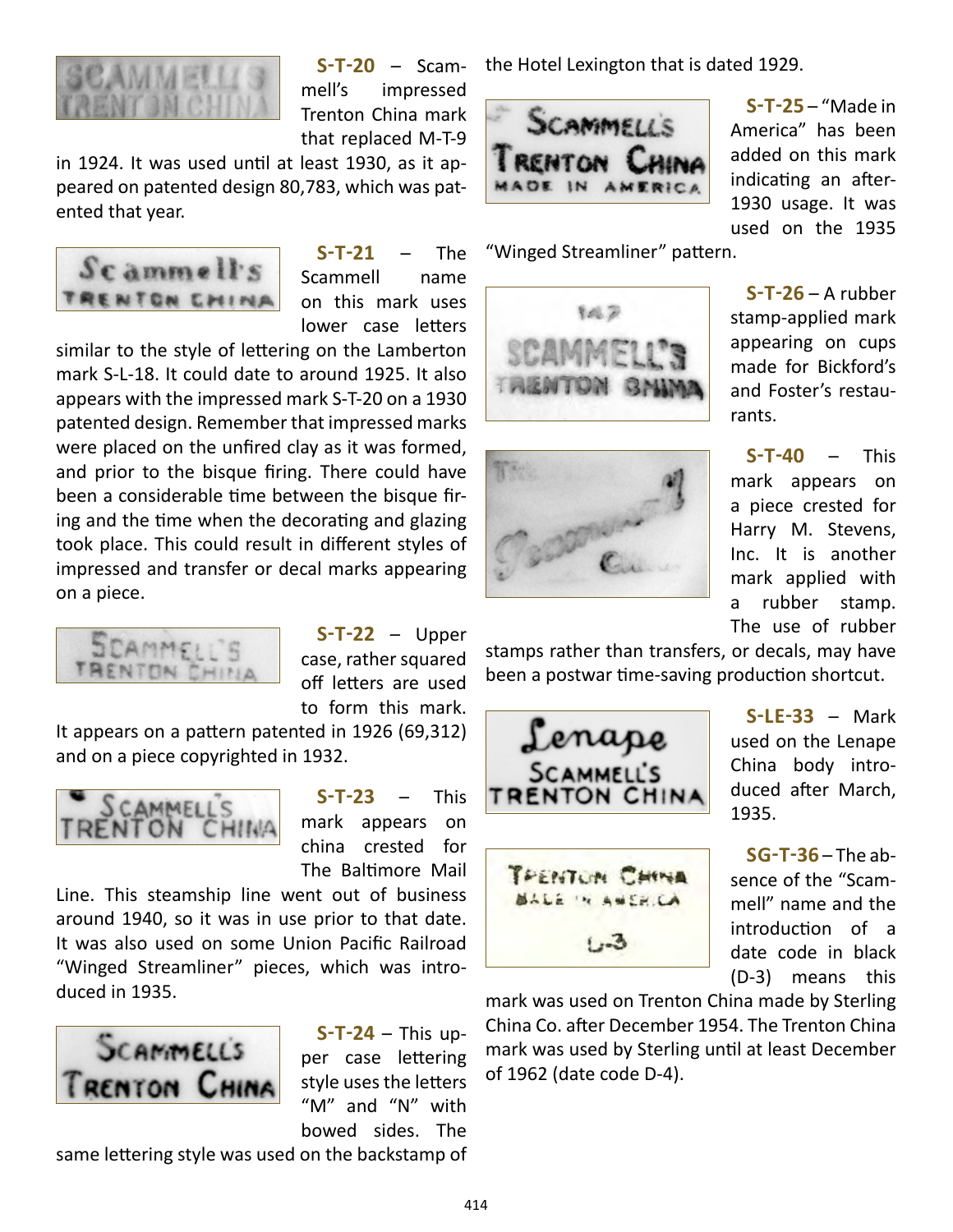![](_page_7_Picture_0.jpeg)

**SG-I-41** – A Sterling mark used after January 1955. It is the same as SG-I-34, but without "Made in America."

![](_page_7_Picture_2.jpeg)

**SG-L-42** – A Sterling rubber stampapplied mark. The date code ("E-2") indicates production in July to September of 1964.

Some pieces of china, particularly sauceboats, creamers and some footed comports, are hardly ever backstamped. This is due to the difficulty of turning these pieces

over to apply the backstamps when applying the decoration to the top of the piece.

In 1936, Scammell started charging 5¢ per dozen for special backstamps on their Trenton China line. This policy probably eliminated the use of a great many of the "Made expressly for ..." and "Supplied by ..." backstamps on Trenton China. I have found no indication of this charge having been placed on the more expensive Lamberton China, but I would suspect that this special backstamp practice was discouraged in the last years of the Scammell operation to increase productivity.

"Made Expressly For ..." or "Made Especially For ..." appear on some backstamps along with or liner's marks used. If a list identifying the

the customer's name. These words seem to cause some confusion with the word "exclusively."

The dictionary definition of "expressly" is: "for the express purpose; particularly." "Especially" is "not general; special," while "exclusively" means: "limited to possession, control or use in a single individual, organization, etc."

The translation of all this is that while many patterns were produced as special orders for particular customers, the majority were not produced for just that one customer and not available to anyone else. Most patterns were made available for any customer that wanted to order them.

This means that pieces lacking an "Especially" or "Expressly" backstamp may not have been used by the same customer as pieces with those backstamps. The only real "exclusive" patterns were those that were design patented by a customer for their use only. The best example of an "exclusive" pattern was the "Centenary Blue" pattern produced for the B&O Railroad.

You may notice, in addition to the usual backstamps, some funny little marks on the back of pieces. They may be dots, lines, letters or combinations of lines and dots. These were identifying marks of the various decorators or liners, used as a means of quality control in the Lamberton Works.

Each decorator and liner had their own mark, and if a piece was found to be defective in decoration, the inspectors knew who was to blame for the flaw. These marks may also have been used as a record of the quantity of production and may only have been applied to the top piece in a stack of finished pieces, for example.

Some marks were applied by the decorator's brush, and some by a rubber stamp. In some cases where there was an underglaze design plus an overglaze-applied coin gold decoration, two marks – a decorator's mark and a liner's mark – may have appeared, one for each step in the production.

I have seen at least 26 different decorator's